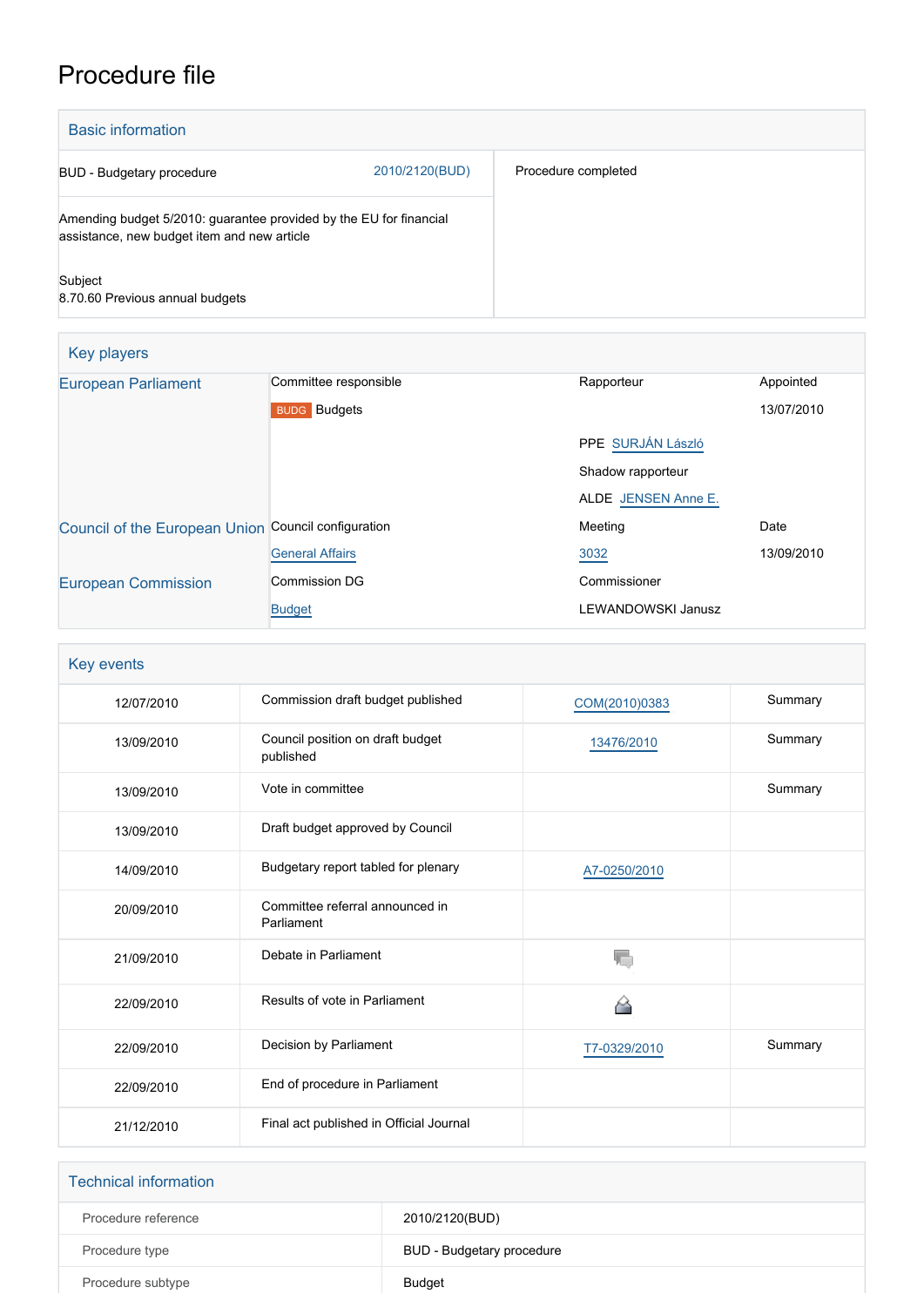| Other legal basis          | Rules of Procedure EP 159 |
|----------------------------|---------------------------|
| Stage reached in procedure | Procedure completed       |
| Committee dossier          | BUDG/7/03444              |

#### Documentation gateway

| 500                                              |               |            |     |         |
|--------------------------------------------------|---------------|------------|-----|---------|
| Commission draft budget                          | COM(2010)0383 | 12/07/2010 | EC  | Summary |
| Committee draft report                           | PE445.963     | 13/09/2010 | EP  |         |
| Council position on draft budget                 | 13476/2010    | 13/09/2010 | CSL | Summary |
| Budgetary report tabled for plenary, 1st reading | A7-0250/2010  | 14/09/2010 | EP  |         |
| Budgetary text adopted by Parliament             | F7-0329/2010  | 22/09/2010 | EP  | Summary |

#### Final act

 [Budget 2010/775](https://www.europarl.europa.eu/doceo/document/B-2-75-10B0_EN.html) [OJ L 337 21.12.2010, p. 0039](https://eur-lex.europa.eu/legal-content/EN/TXT/?uri=OJ:L:2010:337:TOC) Summary

# Amending budget 5/2010: guarantee provided by the EU for financial assistance, new budget item and new article

PURPOSE: presentation of Draft Amending Budget No. 7 to the 2010 general budget ? section III ? Commission.

CONTENT: DAB 7/2010 covers the creation of a new budget item 01 04 01 03 for the guarantee provided by the European Union in accordance with the provisions of Article 122(2) of the Treaty on the Functioning of the European Union (TFEU) and, correspondingly, a new article 802 on the revenue side.

On 9 May 2010, the Council decided on a comprehensive package of measures to preserve financial stability in Europe, including a European Financial Stabilisation mechanism based on Article 122(2) of the TFEU. This Article foresees financial support for Member States in difficulties caused by exceptional circumstances beyond Member States? control. The mechanism will operate without prejudice to the existing facility providing medium term financial assistance for non euro area Member States' balance of payments.

To grant this financial assistance the Commission will borrow on the capital markets or with financial institutions on behalf of the European Union. In order to honour its obligations should the debtors default, the Commission may draw on its cash resources to service the debt provisionally. Article 12 of Council Regulation (EC, Euratom) No 1150/2000 of 22 May 2000 implementing Decision 2000/597/EC, Euratom on the system of the Communities? own resources shall apply. Subsequently, it may be necessary to budget the operation.

Reimbursements after an initial default or any other revenue arising from the exercise of rights in connection with the guarantee may also need to be budgeted as revenue.

It is therefore proposed to create a new budget item on the expenditure side and a corresponding new budget article on the revenue side as the budget structure for the guarantee provided by the European Union.

As it is of use for budgetary items linked to lending operations without a specific guarantee fund, the new item 01 04 01 03 and new article 8 0 2 will receive a token entry (p.m.). If necessary, the Commission will propose to make available the appropriations needed by means of a transfer or an amending budget.

DAB No 7 to the 2010 general budget has no financial implications.

# Amending budget 5/2010: guarantee provided by the EU for financial assistance, new budget item and new article

On 13 July 2010, the Commission submitted draft amending budget (DAB) No 7 to the general budget for 2010. This DAB covered the setting up of the budget structure for the European Financial Stabilisation mechanism based on Article 122(2) of the TFEU. A new budget item (01 04 01 03) on the expenditure side and a corresponding new budget article on the revenue side (802) are created, with a token entry (p.m.) for commitment and payment appropriations as well as for revenue.

No financial provisions were therefore requested for this DAB. If necessary, the Commission would propose to make available the appropriations needed by means of transfers or amending budgets.

The Council reached an agreement on the Commission proposal.

On 13 September 2010, the Council adopted its position on draft amending budget No 7 of the European Union for the financial year 2010 as set out in the technical annex to its explanatory memorandum (see [Council Doc 13476/10 ADD 1\)](http://register.consilium.europa.eu/pdf/en/10/st13/st13476-ad01.en10.pdf).